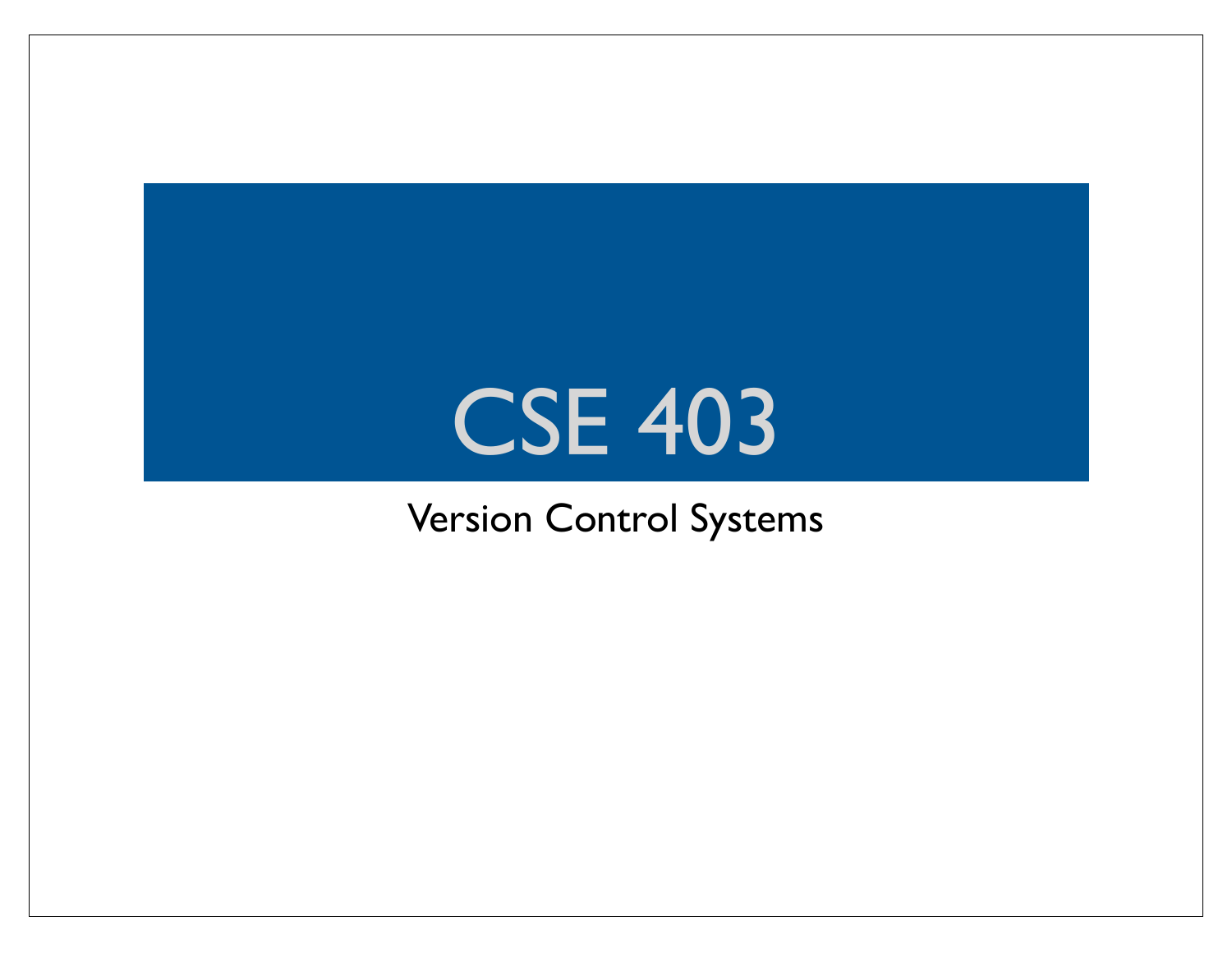#### Announcements

- Deliverables for 11/05 release (due 11:59PM)
	- Documents up to date: req, arch, design, schedule
	- Release notes
	- Status report for the **release** (not due until 11/07) -- content should be part of 11/07 presentation
- Presentations on 11/07: 7 minutes, same logistics as before. Deposit presentations (pdf) in dropbox by 11:59PM on 11/06
- Reading: Integration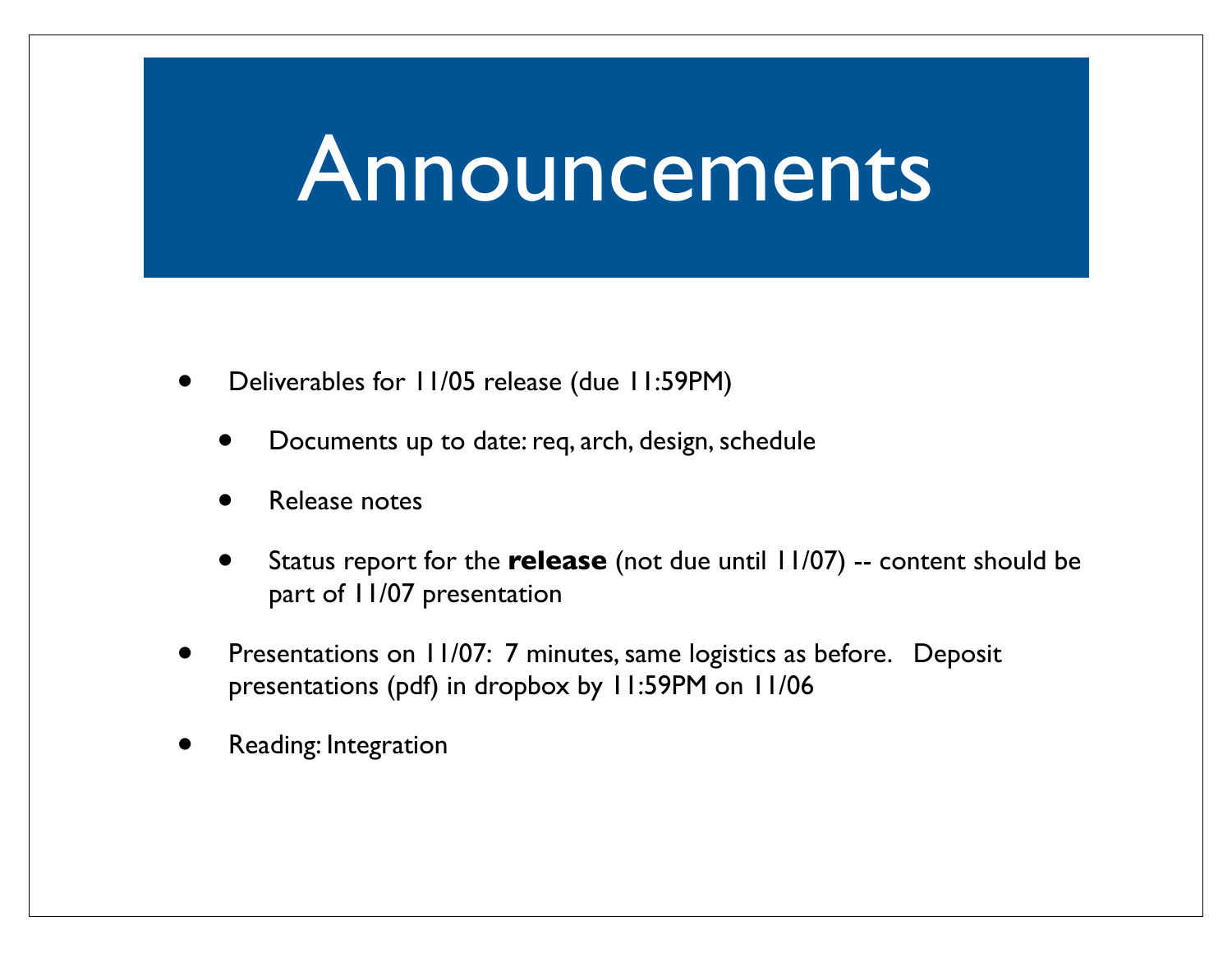#### Release notes

- A description of what you just released
	- High level, thematic description
	- Major functionality
	- Exceptions of what might not be working
	- How to access the release
- About I page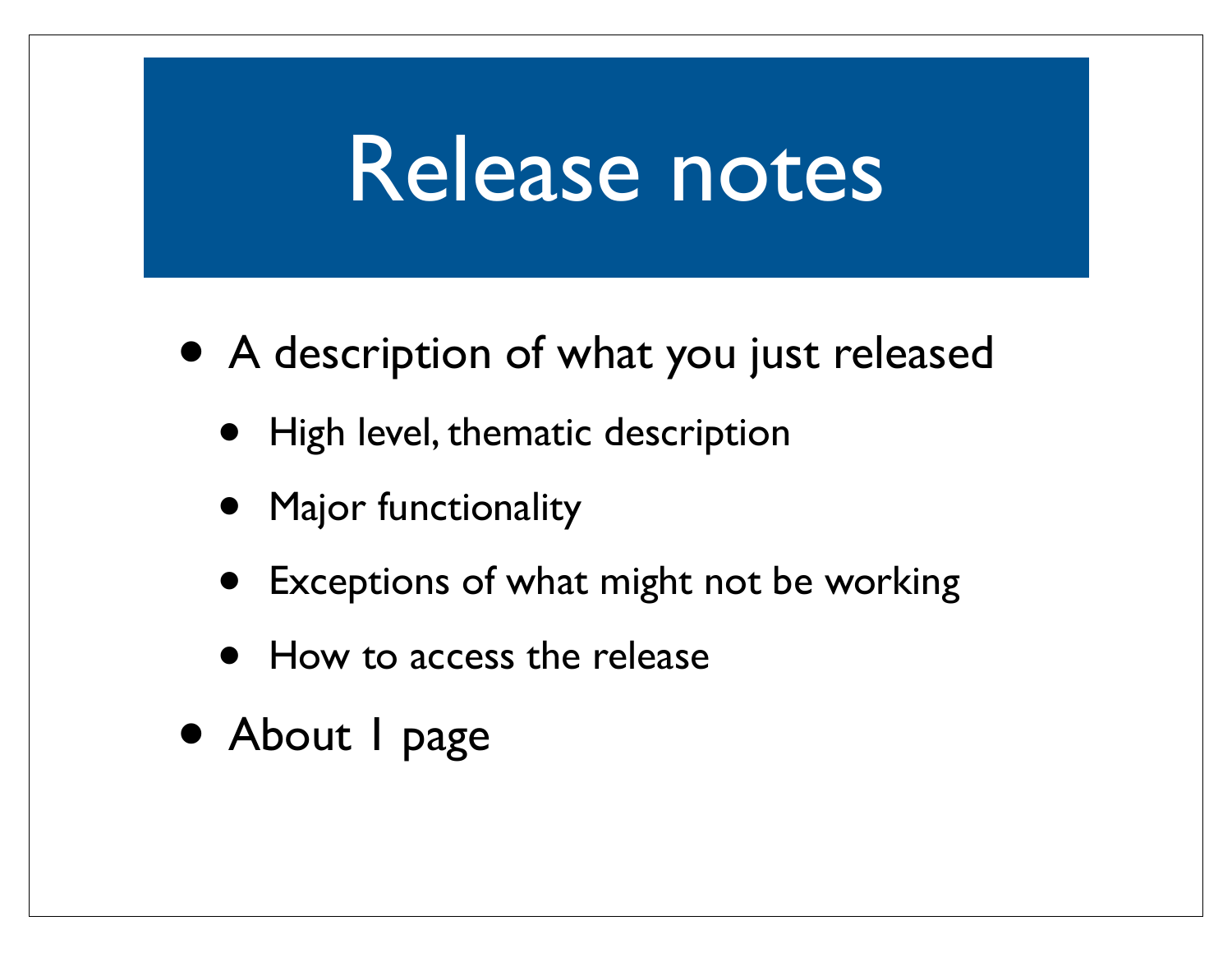#### Project Presentations, 11/07 (7 minutes)

- Operations Review by manager or project manager-- similar to weekly status but for the release cycle
	- What did you say you were going to do? (1 minute)
	- What did you do? (1 minute)
	- What are you going to do in the next cycle? (1 minute)
	- What are the issues? (1 minute)
	- Report on a metric -- or if not in place, scale from 1(disaster) 10 (exceeding) and why (1 minute)
- Demo (1 minute)
- Questions and Answers (1 minute)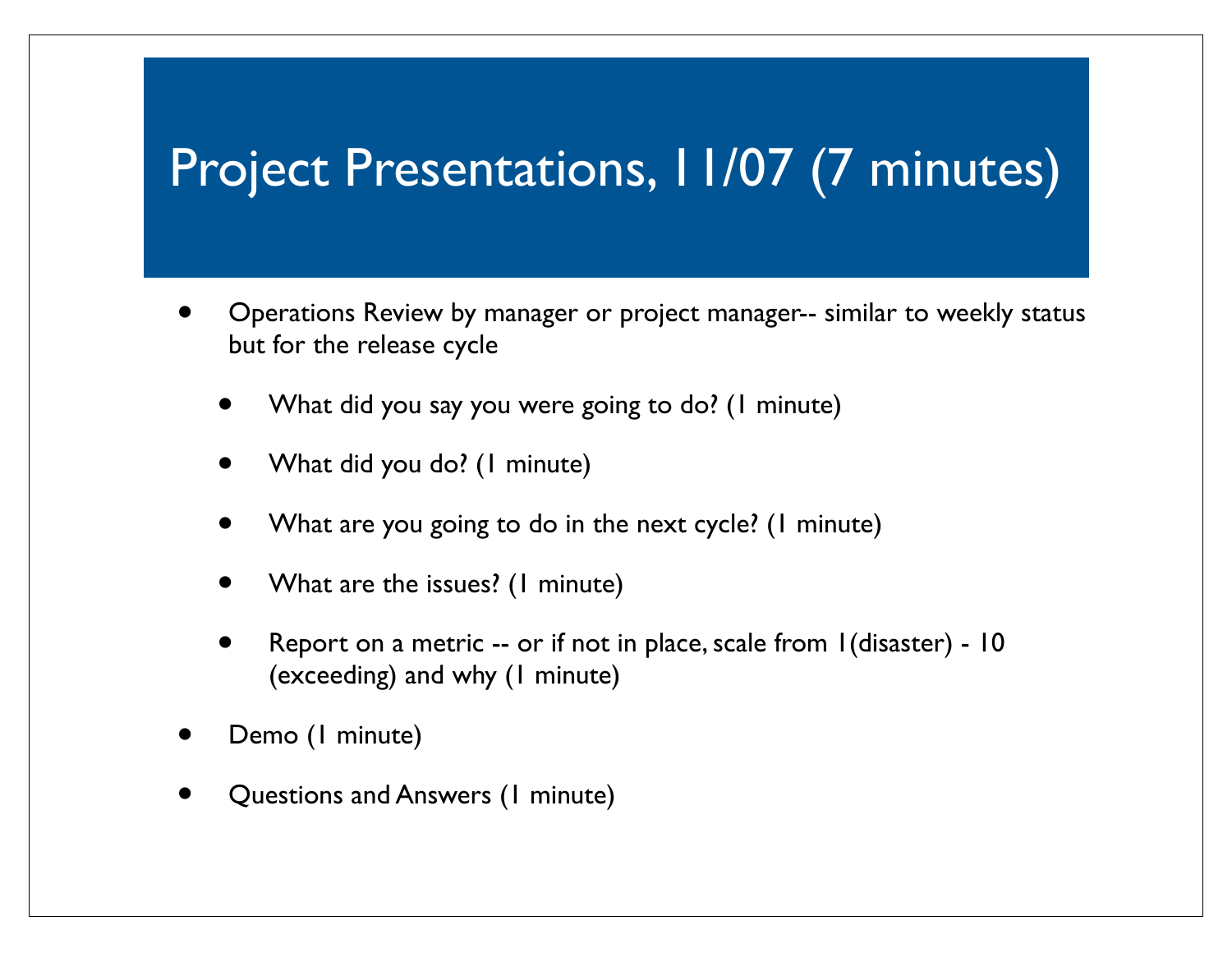Tip of the day (worse is better)

- Worse is better than better
- Sooner is better than later
- Something is better than nothing
- The only truth is the source code

(Riff on "Worse is better" -- http://www.jwz.org/ doc/worse-is-better.html)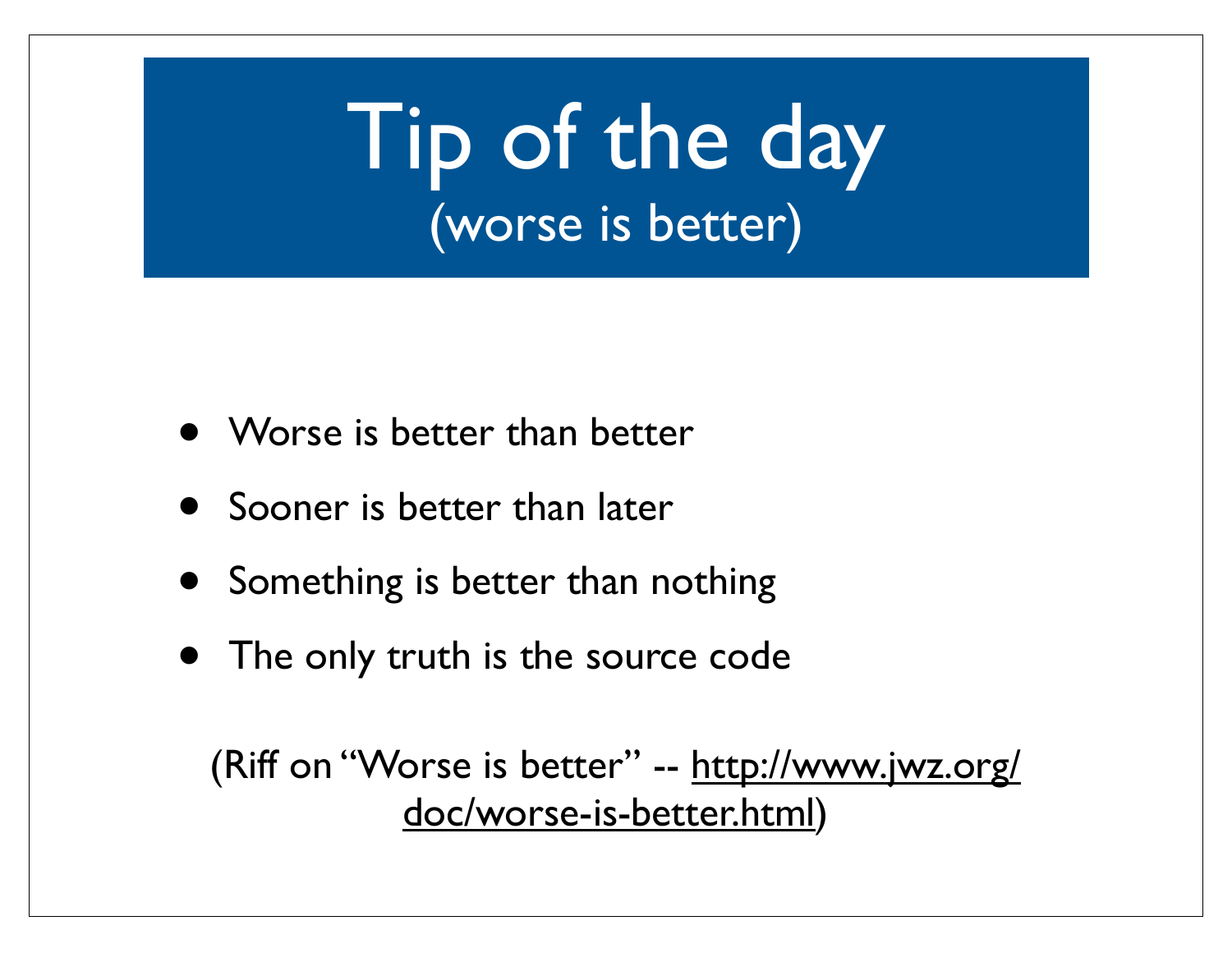#### Version control systems

A version control system is a (software) system to help software teams manage their software assets.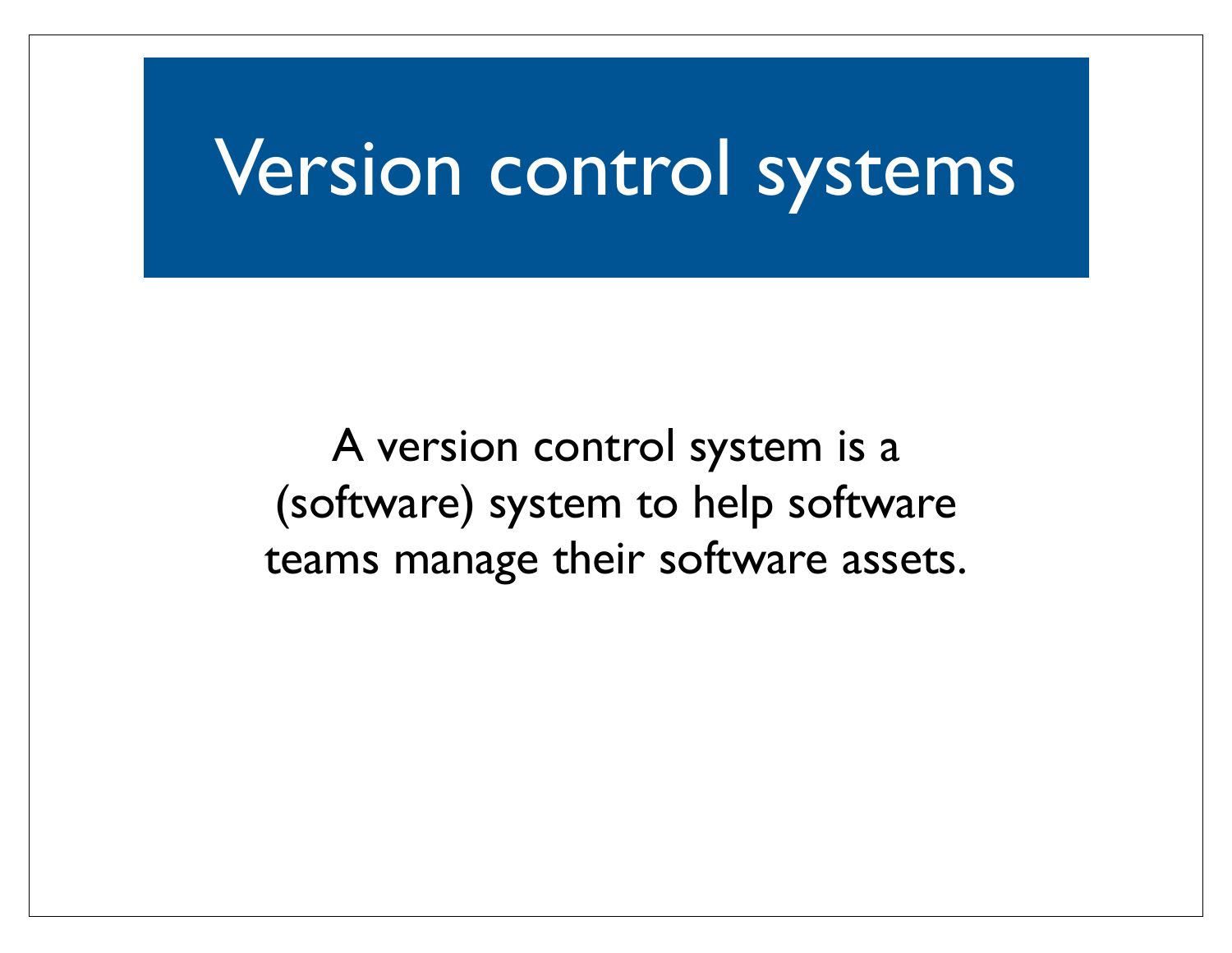# Why?

- Keep a history of your work
	- checkpointing, incremental development
	- manage versions (releases)
	- disaster recovery
- Facilitate teams to work together
- Integral component of the software lifecycle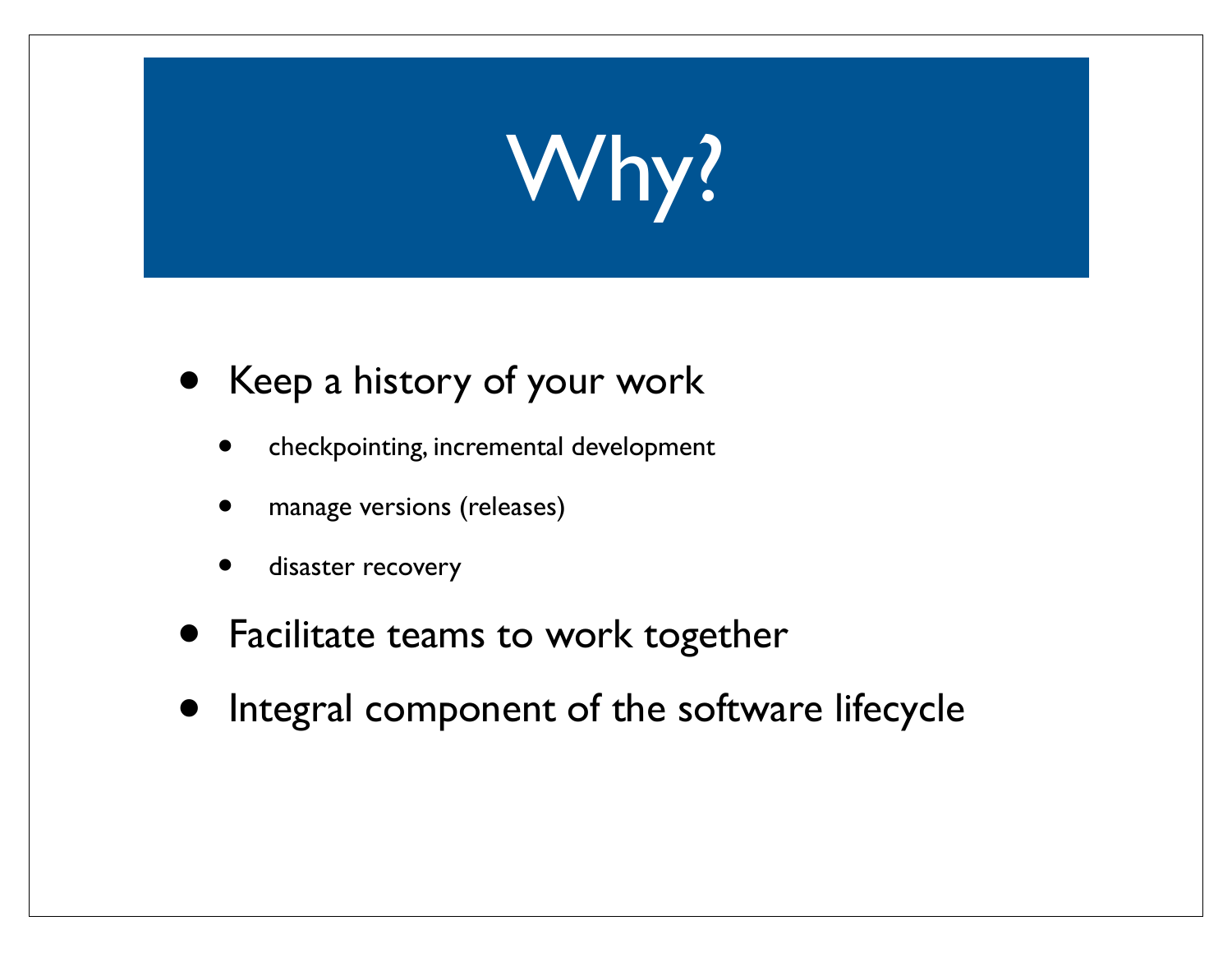#### One viewpoint

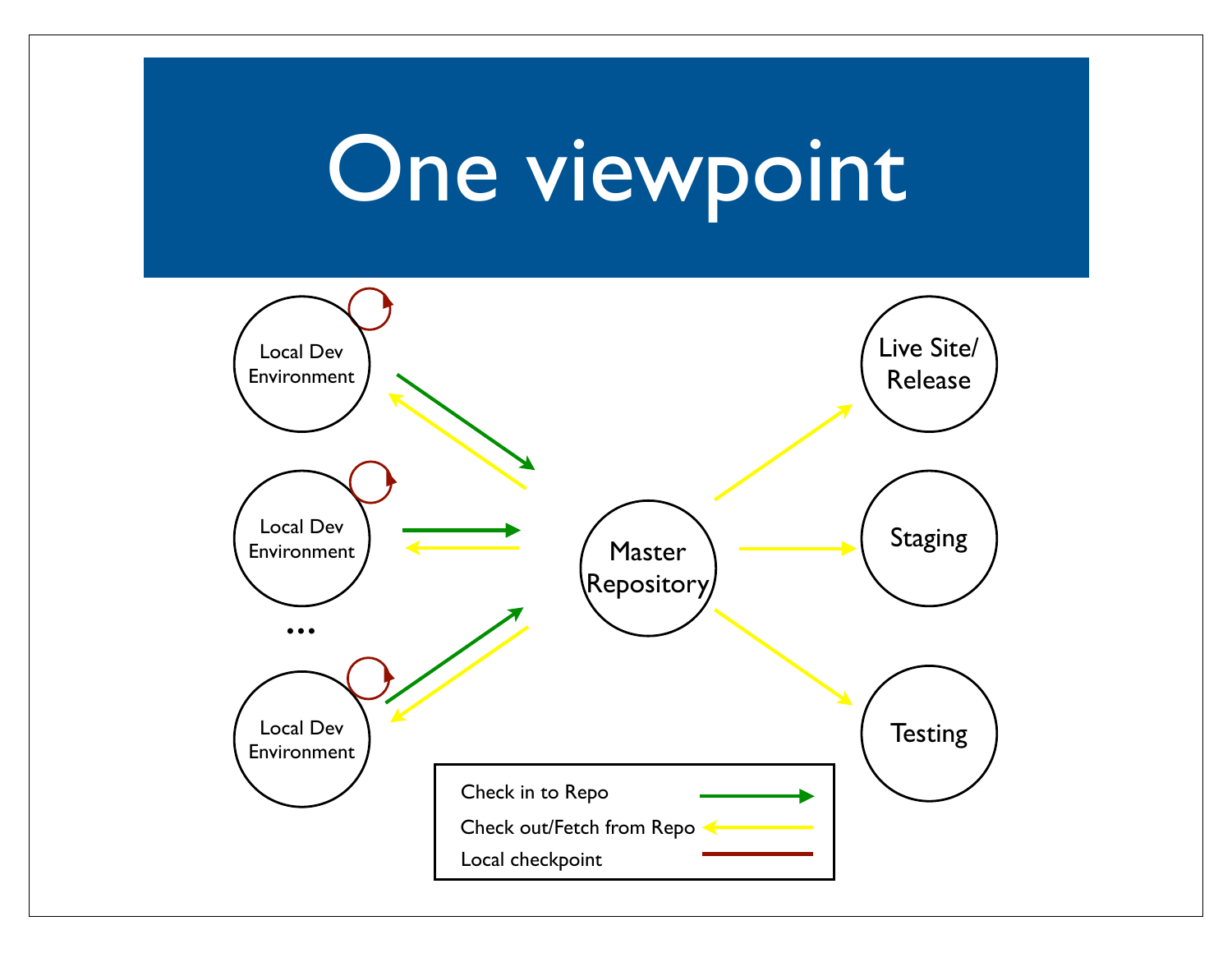#### Mechanics of VCS

- "Checkout" -- retrieve a set of files that comprise the source base
- "Edit"/"Create" -- make changes to a file/create file (granularity of change is typically a file)
- "Fetch" -- update local environment with what's in the repository
- "Checkin" -- push files that have been edited (or created)
- "Merge" -- resolve conflicts when two people are modifying the same file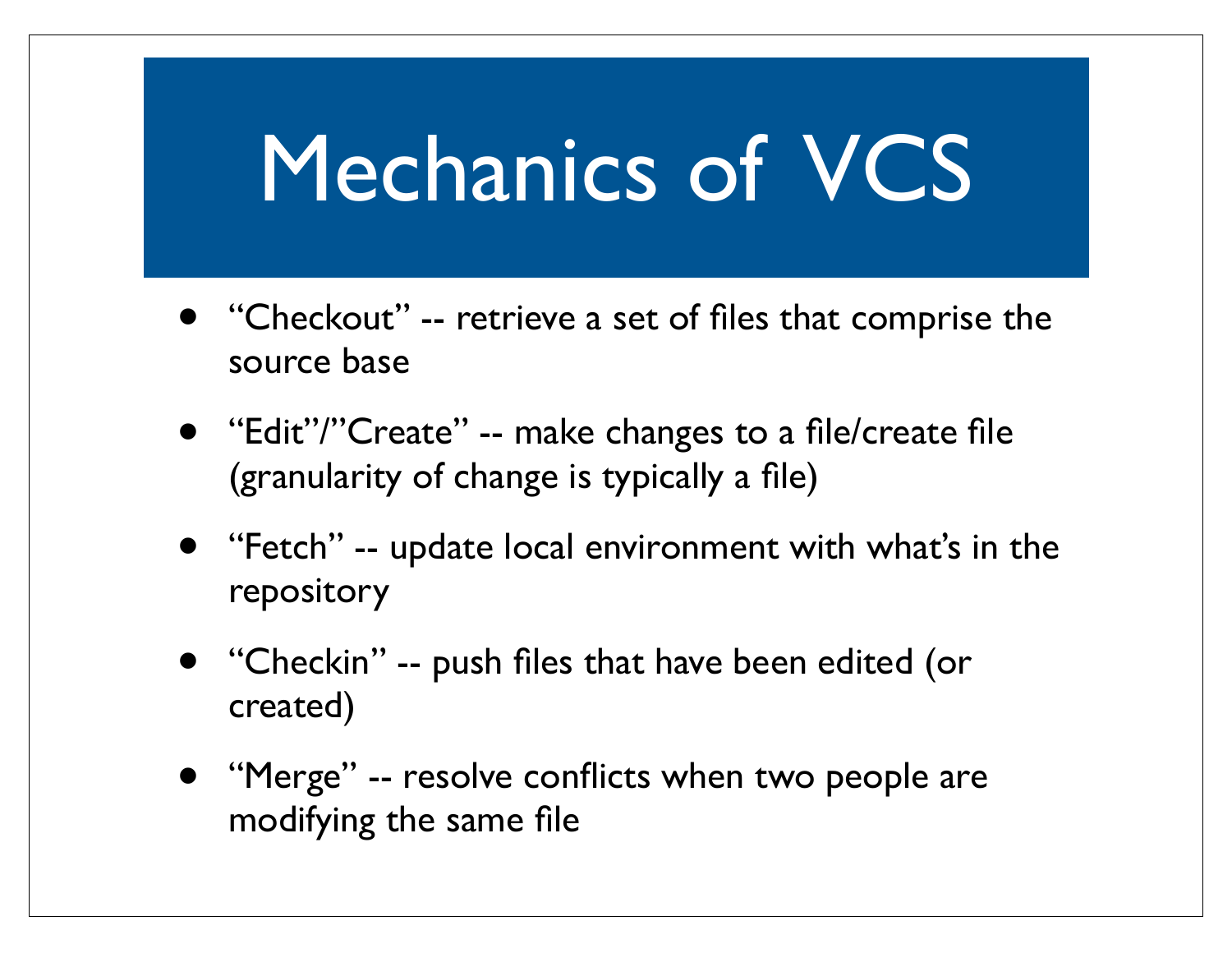#### ...from a time perspective

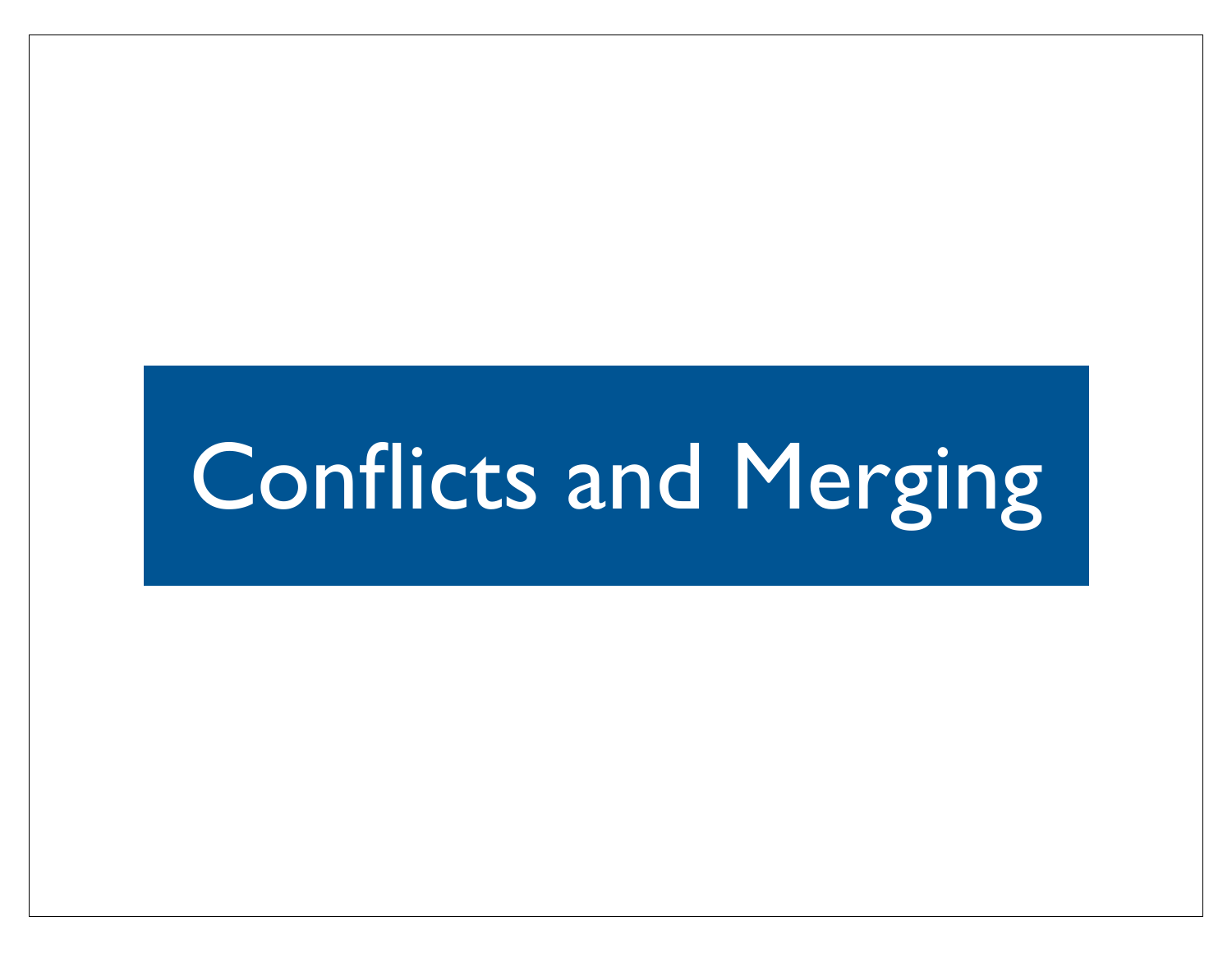If two or more people are writing code, code conflicts are possible/likely

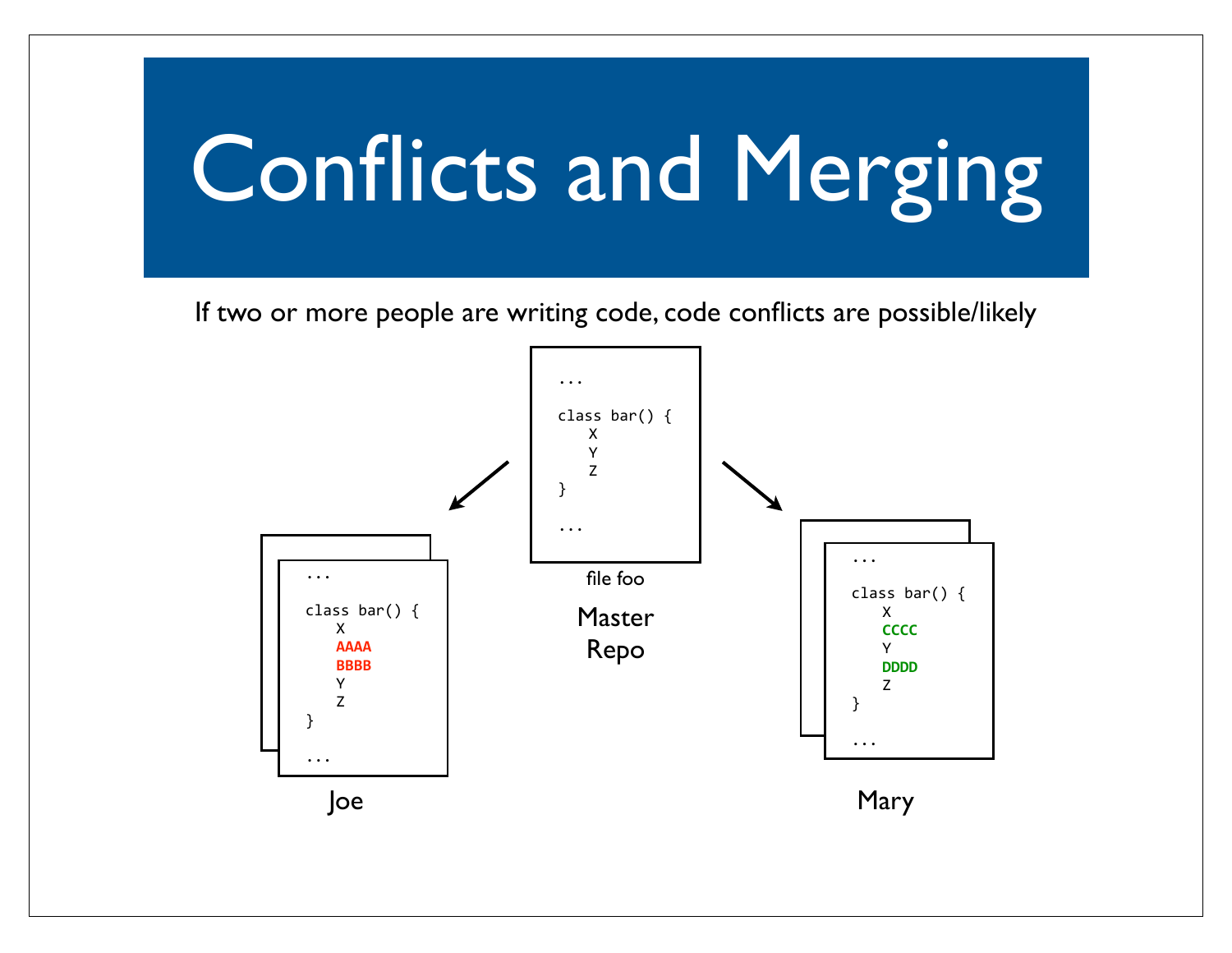Changes by both Joe and Mary must find their way into the master repository.

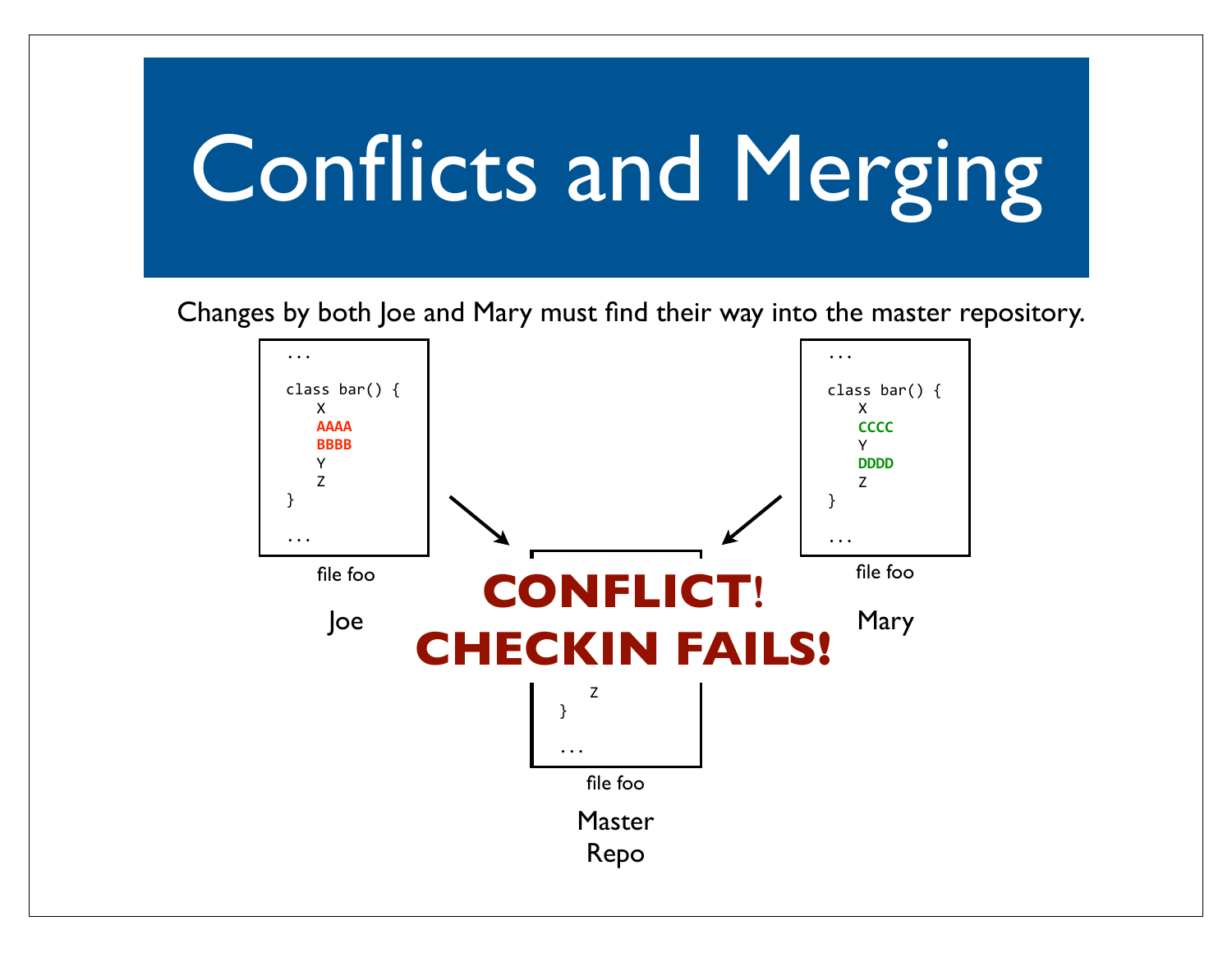- Mary must first pull in Joe's changes
- VCS detects the TEXTUAL conflicts and prevents Mary's checking
- Mary must resolve the issues and merge the *three* files
- There are tools to help with the merge
- Mary then can checkin her changes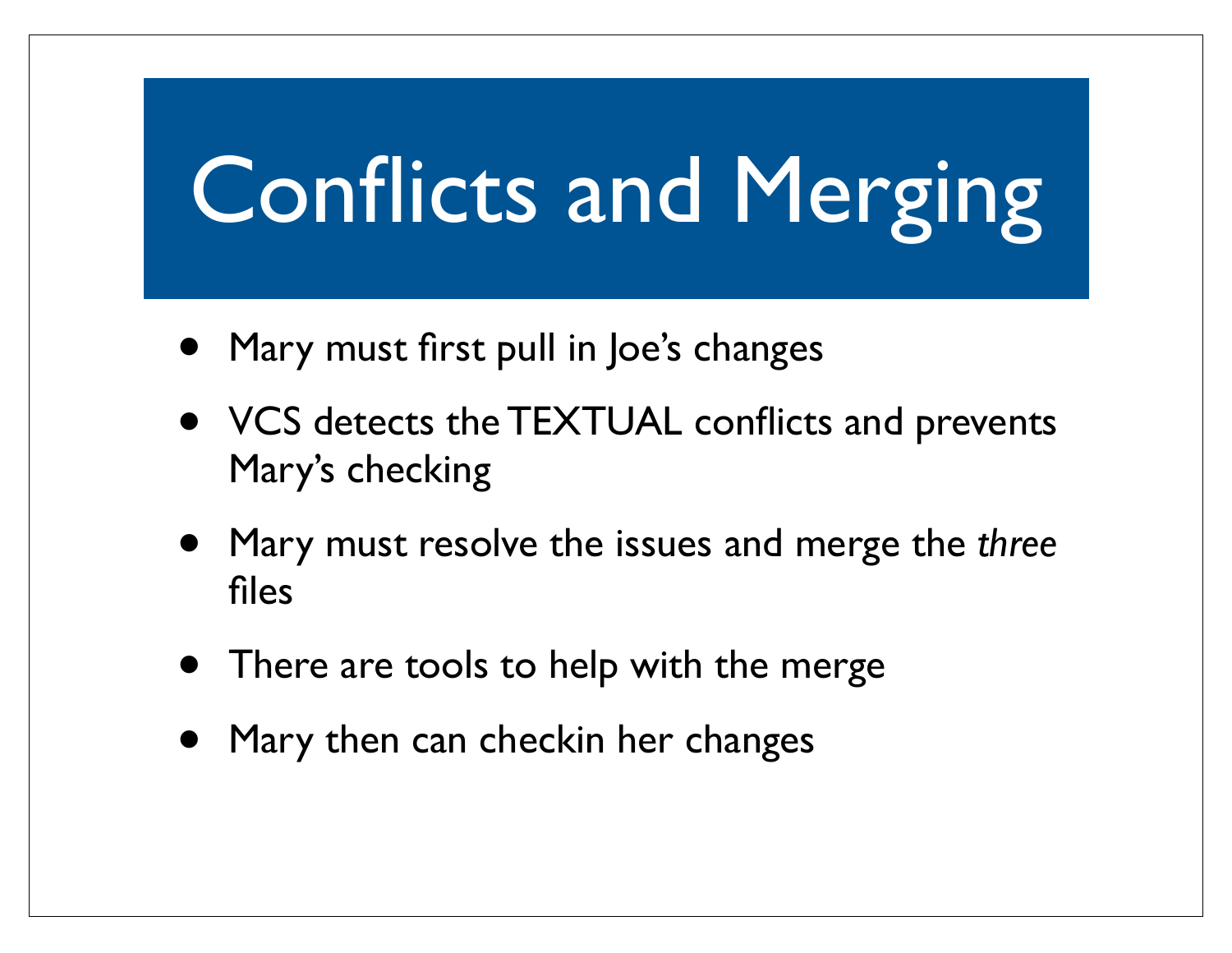# ...but semantic conflicts can't be detected



- •No textual conflict -- changes are on different lines
- •Mary still needs to pull in Joe's changes before checking in
- •But VCS can't know if there is a semantic conflict
- •Mary must be careful to make sure stuff still works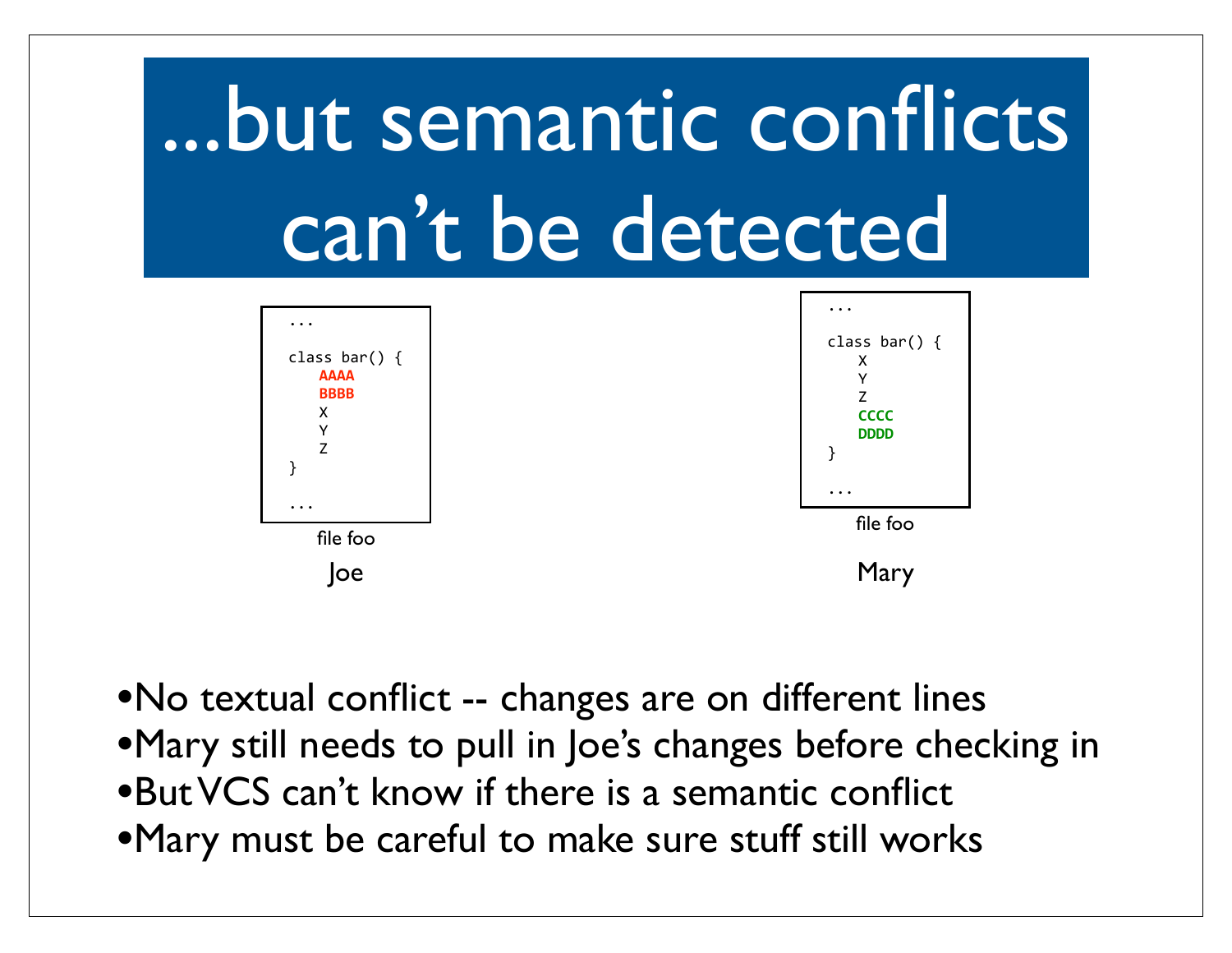- **Conflicts/merging can be painful**
- Fetch and checkin(?) often
- Consider the granularity of you checkins
- Partition code intelligently to avoid conflicts
- Don't break the source base when you checkin(?)
- It's better to be Joe than Mary :-)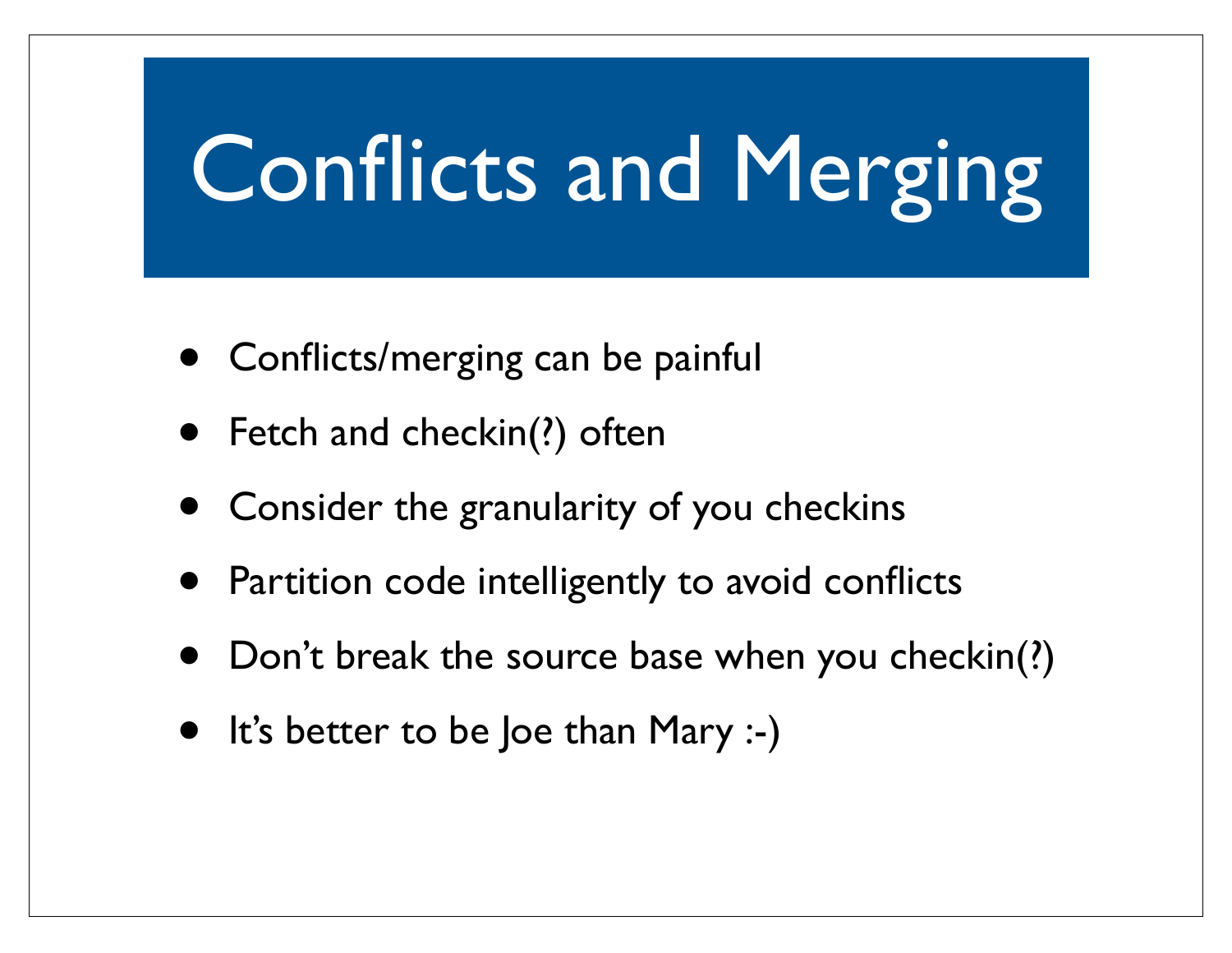## Branching



- •Branching "forks" the source base
- •Creates an "isolated" repository
- •Fix bugs in deployed releases
- •Allows for development in an isolated repo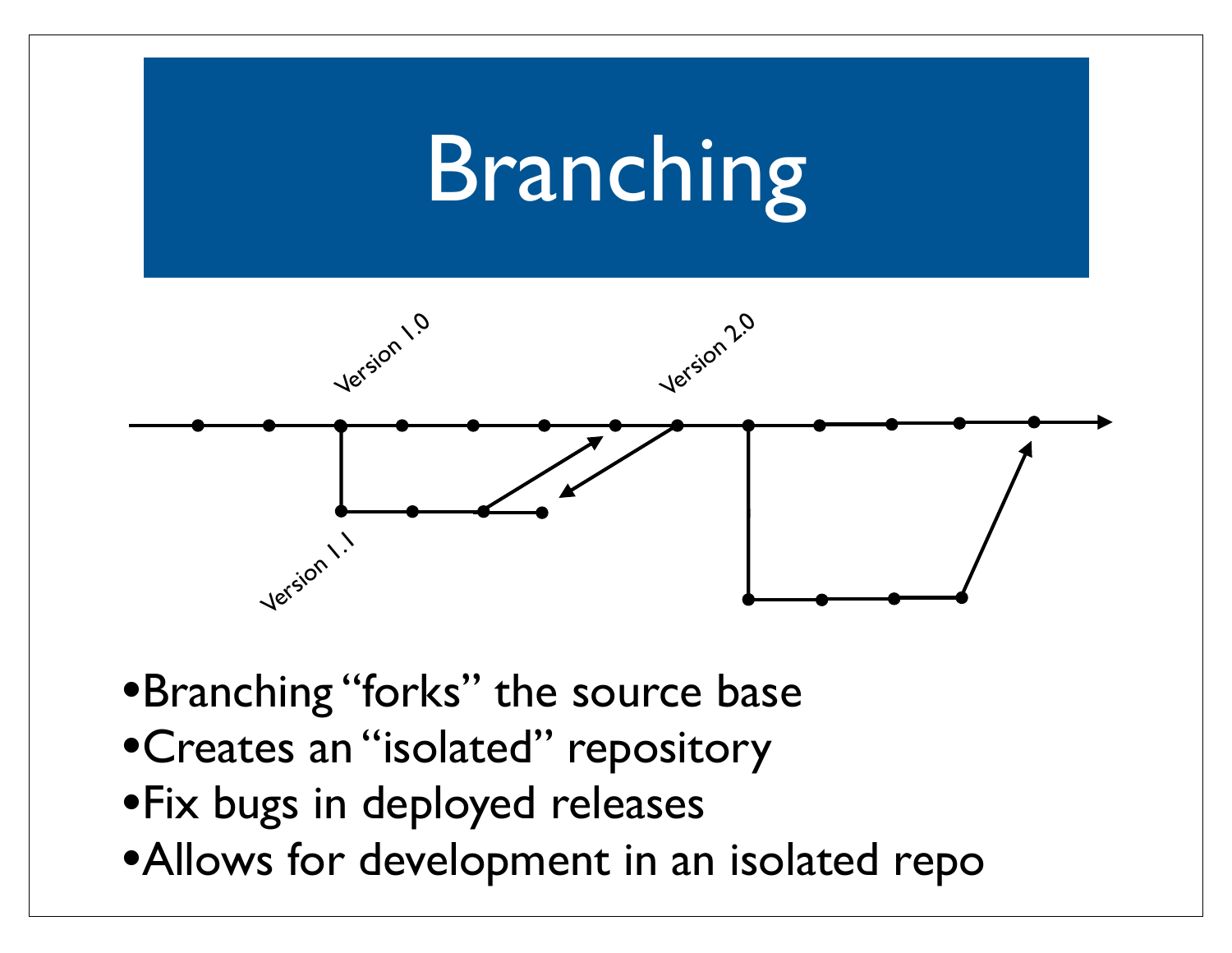#### Branch strategies

- Branching can be painful, and yet, often it adds value
- Branch strategy 1: Branch as little as possible minimizes conflicts across different repos
- Branch strategy 2: Branch liberally -- allows for experimentation, aggressive coding
- Pipelining/parallel releases may require branching
- Might make sense to put "big" features on a branch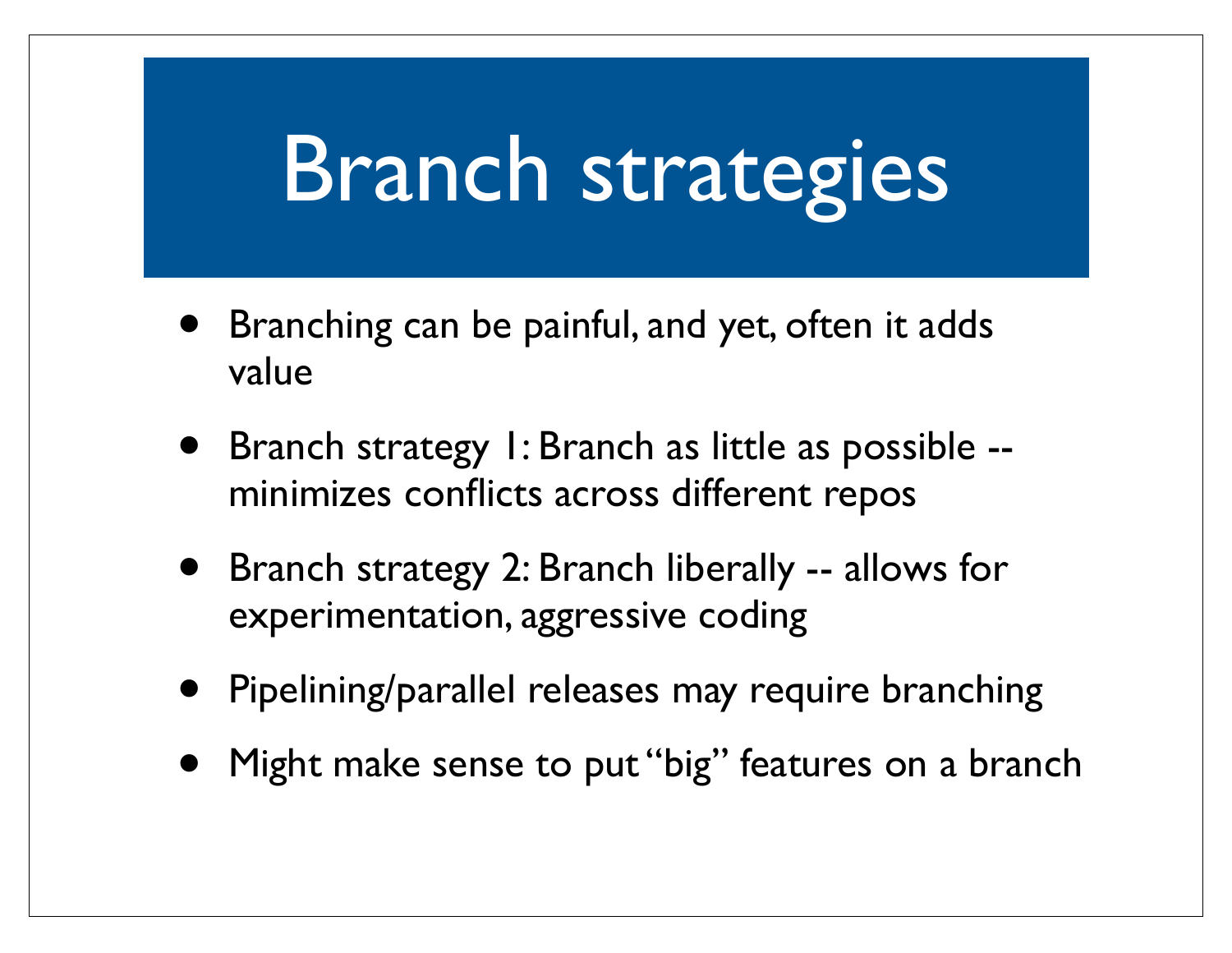# Varieties of version control systems



- One repository
- Many working copies
- **Many repositories**
- One working copy per repository ٠ (More complicated topologies are possible)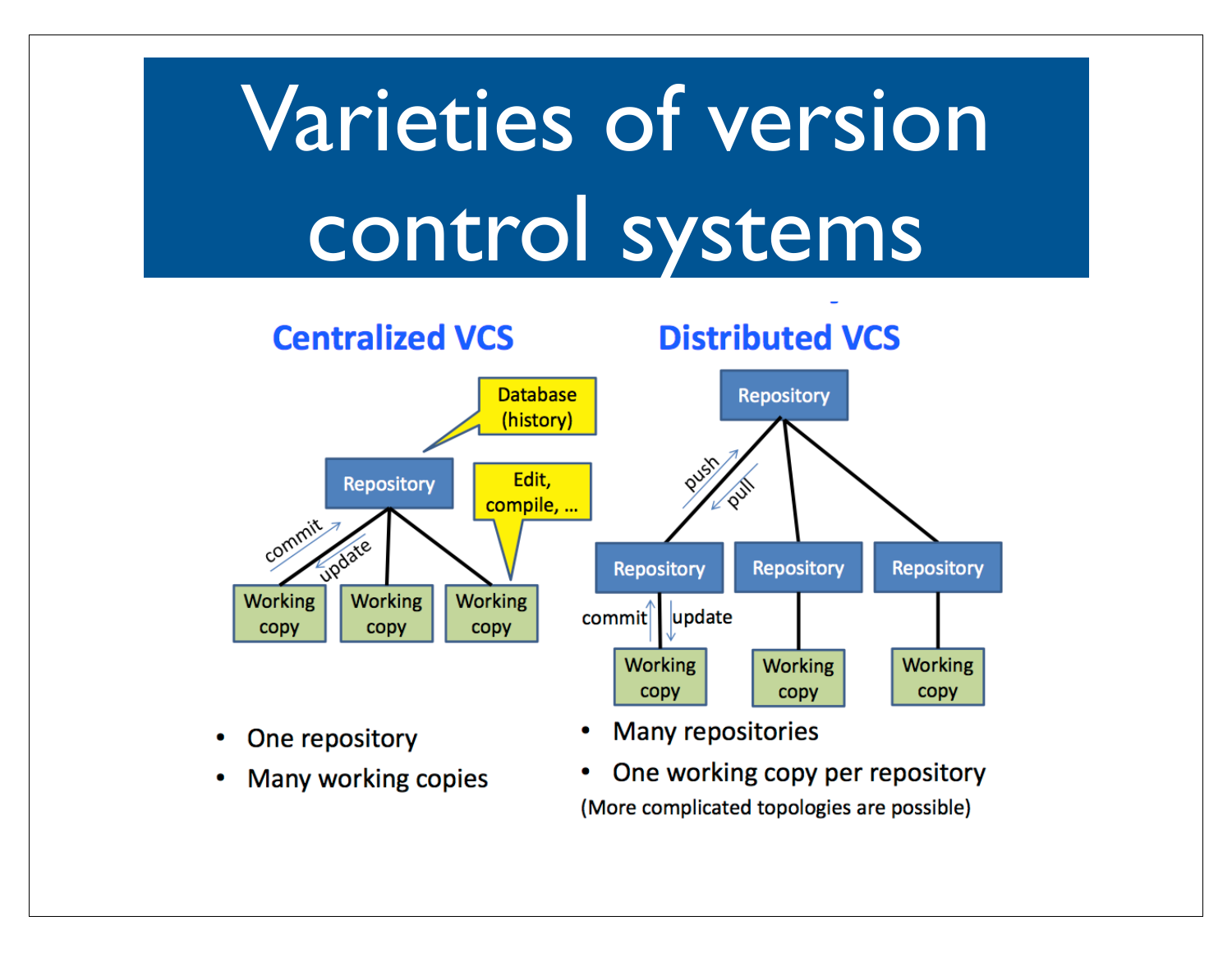#### Centralized vs. Distributed

- Distributed is more powerful
- But with power comes responsibility complexity
- Distributed = centralized + local repository  $(?)$
- Distributed allows for branching off any repo (?)
- Distributed examples: git, mercurial
- Centralized examples: svn, cvs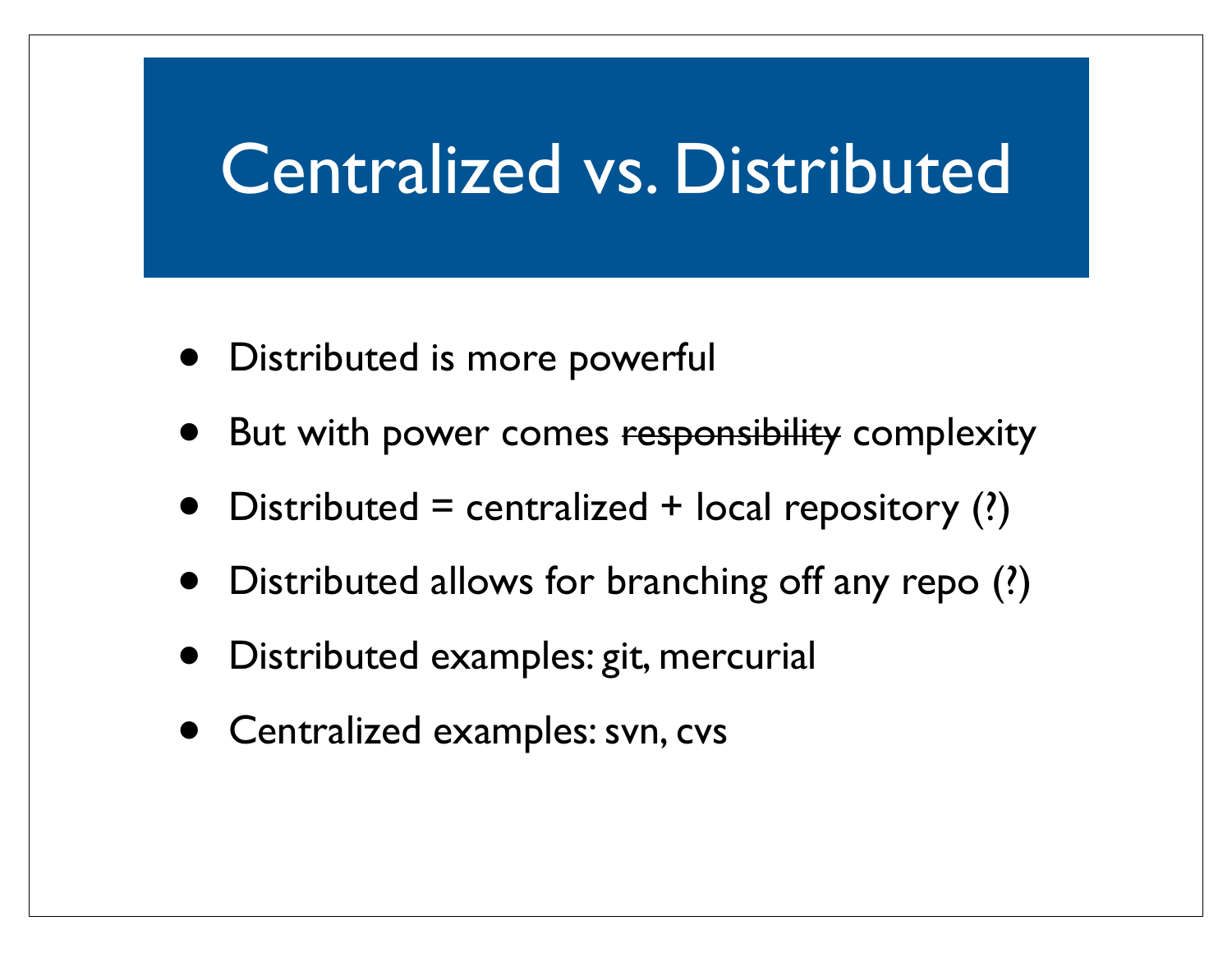# Advantages of DVCS

- Checkpoint work without publishing to teammates
- Share changes selectively with teammates
- Commit, examine history when not connected to the network
- More accurate history
- More effective merging algorithms
- Flexibility in repository organization and workflow
- Faster performance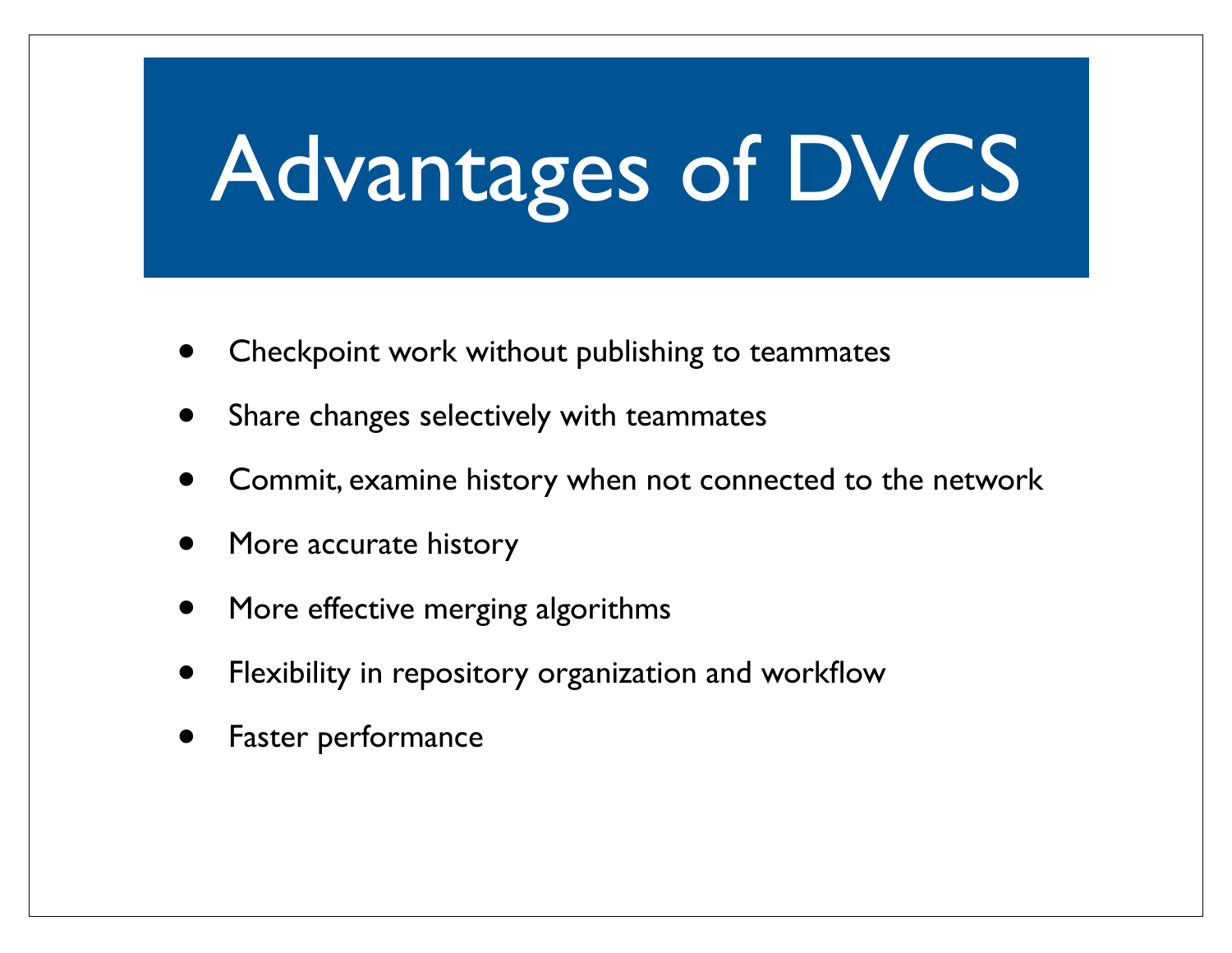### What about git/github?

- Distributed, powerful, feature rich, complicated
- Currently popular and in vogue -- encourage massive sharing through "social" aspects in github
- Easy to branch/clone from any repo -- but should you?
- "checkin", "checkout" are generic terms -- git uses it's own slightly different, vocabulary
- Good for your career!